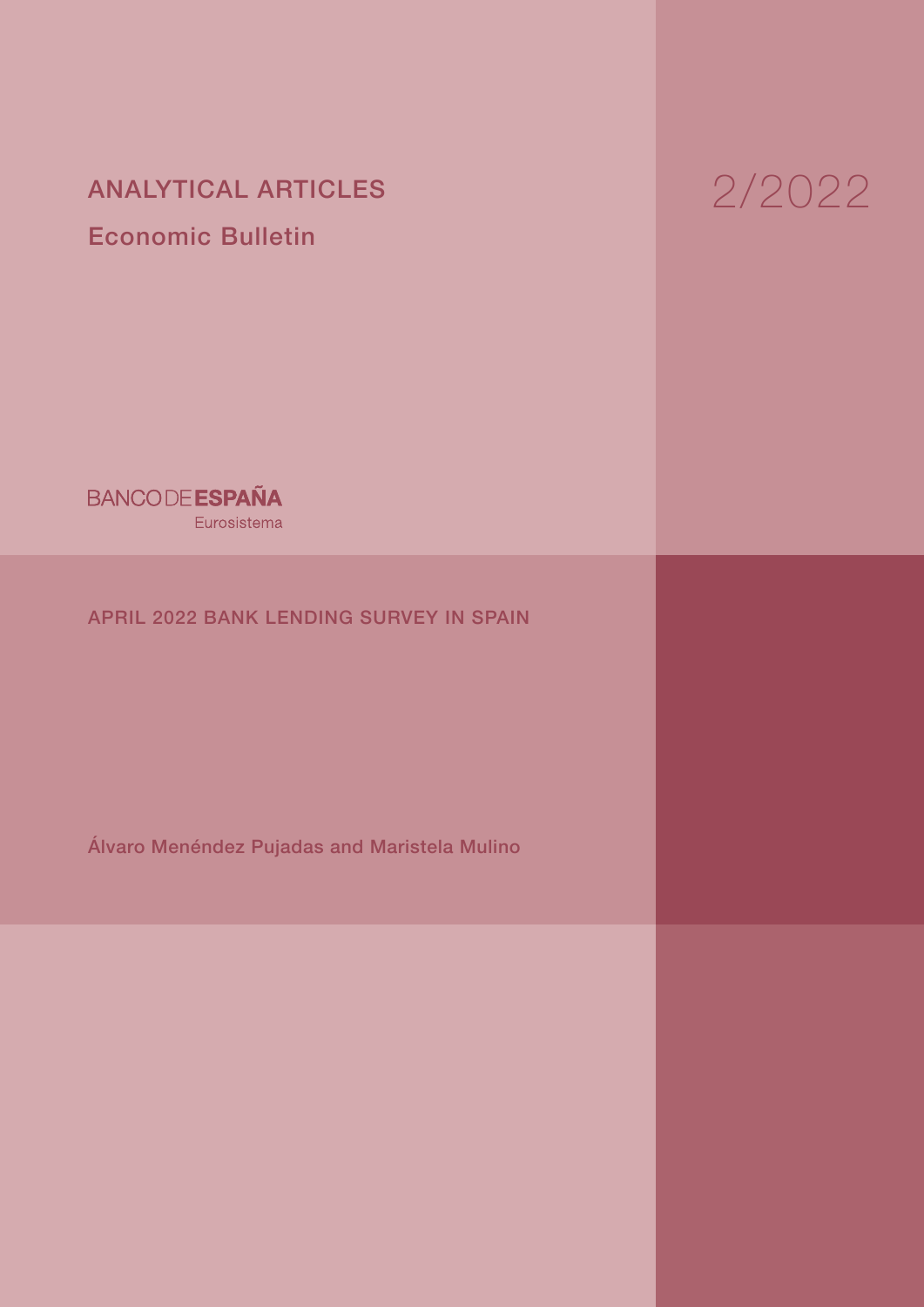## ABSTRACT

According to the Bank Lending Survey, during 2022 Q1 credit standards in business lending tightened both in Spain and in the euro area as a whole, against a backdrop of greater concern for the risks associated with the impact of the energy crisis and, more recently, the war in Ukraine. There were no significant changes in credit standards in Spain in the two household lending segments. Loan applications continued to increase moderately in both areas, across almost all segments. For Q2, supply is expected to contract, more intensely in business lending, both in Spain and in the euro area, in a setting of greater uncertainty associated with the effects of the war in Ukraine. Lastly, as regards the non-standard monetary policy measures of the European Central Bank (ECB), banks expect the favourable effects on their financial position and lending policy to diminish over the coming months, reversing their sign in some cases, against a background of gradual monetary policy normalisation.

Keywords: funding, credit, loan supply, loan demand, credit standards, loan terms and conditions, financial markets.

JEL classification: E51, E52, G21.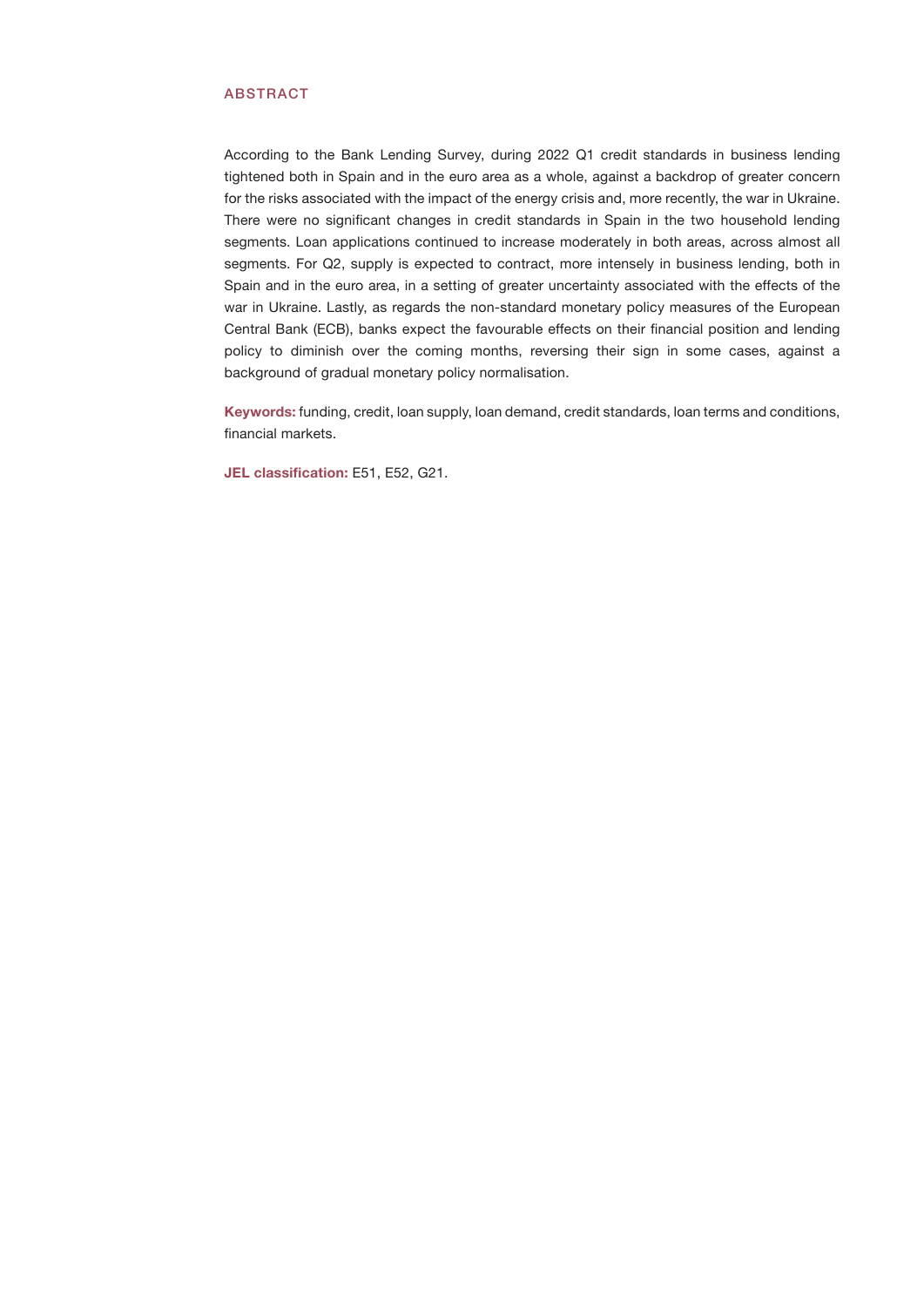The authors of this article are Álvaro Menéndez Pujadas and Maristela Mulino of the Directorate General Economics, Statistics and Research.

## Main results

This article presents the results of the April 2022 Bank Lending Survey (BLS), which provides information on credit supply and demand conditions in 2022 Q1 and on the outlook for Q2.<sup>1</sup> This first section discusses the main results obtained from the replies by the ten Spanish banks participating in the survey and compares them with the results for the euro area overall. The subsequent sections present a somewhat more detailed analysis of the results for Spain.<sup>2</sup>

The survey shows that, in 2022 Q1, credit standards<sup>3</sup> in business lending tightened in both Spain and the euro area, in a setting of greater uncertainty, shortage of some products and higher energy and other commodity prices. The main drivers of this tightening were financial intermediaries' greater risk perception and lower risk tolerance. Credit standards for loans granted by Spanish banks to households for both house purchase and consumer credit and other lending remained stable. By contrast, in the euro area, credit standards applied to loans to households for house purchase<sup>4</sup> remained stable, while those for consumer credit and other lending eased somewhat. There was more dispersion in overall terms and conditions.<sup>5</sup> Thus, while in Spain only those applied to loans to households for house purchase changed, easing somewhat, in the euro area they tightened both in the business lending segment and in loans to households for house purchase, and eased in consumer credit and other lending to households (see Table 1 and Chart 1). Loan demand has increased moderately in both areas in almost all market segments.

<sup>1</sup> The survey was conducted between 7 and 22 March 2022. The Banco de España has published these results on its website [\(http://www.bde.es/webbde/en/estadis/infoest/epb.html\)](http://www.bde.es/webbde/en/estadis/infoest/epb.html), in tandem with the publication of this article and with the ECB's publication of the results for the euro area. Also available on this website are the time series of the aggregate indicators by bank, relating to the standard questionnaire, along with additional information about the BLS. A more detailed analysis of the results for the euro area as a whole can be found in the ECB's regular notes on its website (<http://www.ecb.int/stats/money/lend/html/index.en.html>).

<sup>2</sup> The analysis conducted in this article is based on "diffusion indices" which are calculated with a weighting based on the degree of improvement/deterioration or easing/tightening reported by each bank in its replies, unlike indicators calculated in terms of net percentages which do not factor in this weighting. This methodology is applied to the entire time series.

<sup>3</sup> Credit standards refer to banks' internal guidelines or loan approval criteria.

<sup>4</sup> However, when the changes are approximated by the net percentage rather than the diffusion index, a slight tightening of credit standards in loans to households for house purchase can be seen for the euro area as a whole.

<sup>5</sup> Terms and conditions on loans mean banks' actual terms and conditions (interest rate, loan size, maturity, collateral requirements, etc.) agreed in the loan contract.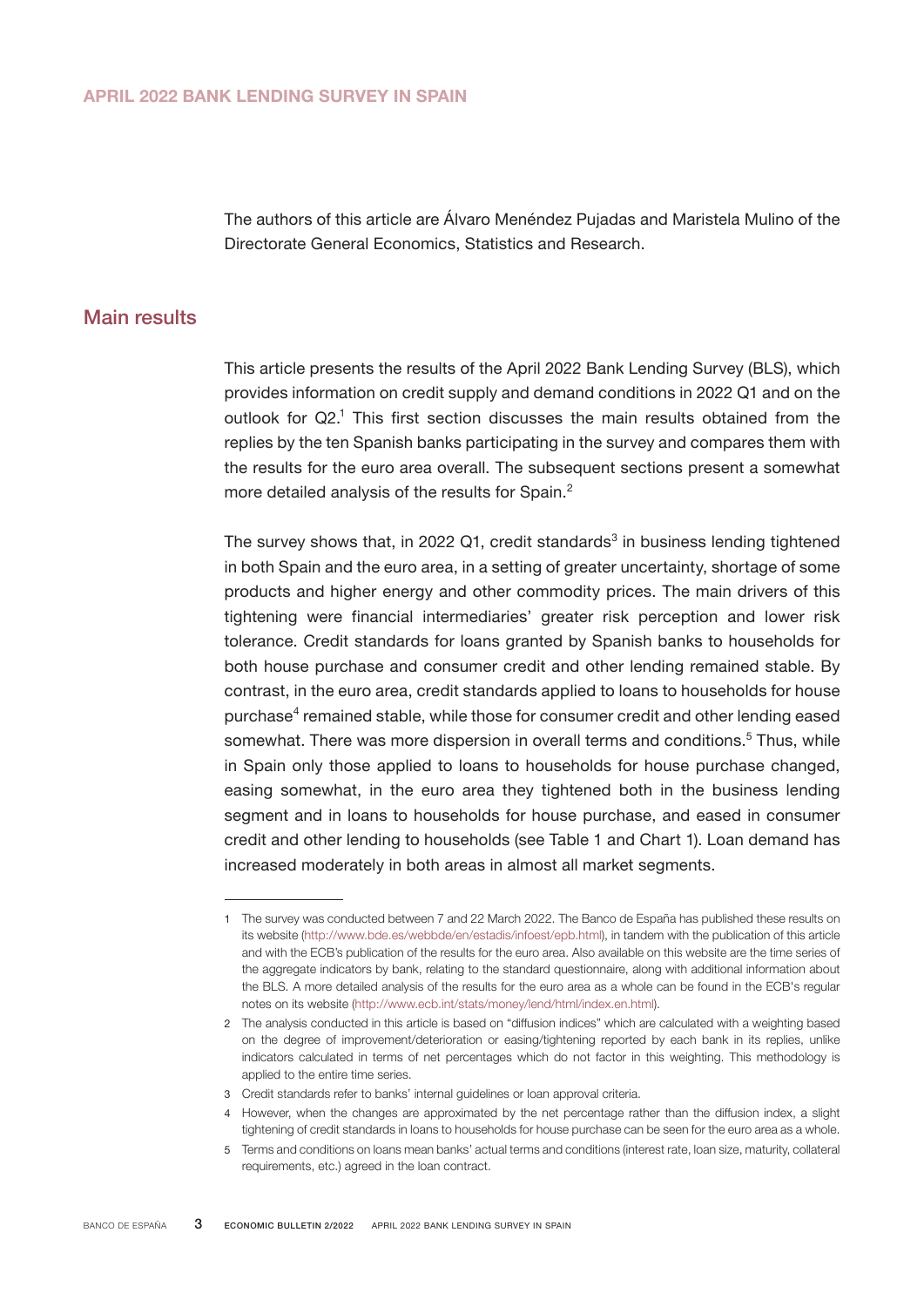## BANK LENDING SURVEY Main results. April 2022 Table 1

|                                                 | Credit standards | Overall conditions on new loans | Loan demand |
|-------------------------------------------------|------------------|---------------------------------|-------------|
| Spain                                           |                  |                                 |             |
| Past three months                               |                  |                                 |             |
| Non-financial corporations                      | Tightening       | Unchanged                       | Unchanged   |
| Households for house purchase                   | Unchanged        | Easing                          | Increase    |
| Consumer credit and other lending to households | Unchanged        | Unchanged                       | Increase    |
| Expected for next three months                  |                  |                                 |             |
| Non-financial corporations                      | Tightening       | (a)                             | Decrease    |
| Households for house purchase                   | Tightening       | (a)                             | Decrease    |
| Consumer credit and other lending to households | Tightening       | (a)                             | Decrease    |
| Euro area                                       |                  |                                 |             |
| Past three months                               |                  |                                 |             |
| Non-financial corporations                      | Tightening       | Tightening                      | Increase    |
| Households for house purchase                   | Unchanged        | Tightening                      | Increase    |
| Consumer credit and other lending to households | Easing           | Easing                          | Increase    |
| Expected for next three months                  |                  |                                 |             |
| Non-financial corporations                      | Tightening       | (a)                             | Increase    |
| Households for house purchase                   | Tightening       | (a)                             | Decrease    |
| Consumer credit and other lending to households | Tightening       | (a)                             | Unchanged   |

SOURCES: Banco de España and ECB.

a The survey does not include questions on expected changes in loan terms and conditions.

For 2022 Q2, banks in the two areas expect a widespread contraction in the supply of credit, more pronounced in the business lending segment, probably as a reflection of the high uncertainty over the possible effect of the war in Ukraine on credit risk and of the expectations of a less accommodative monetary policy. On the demand side, Spanish banks anticipate an across-the-board decline, while banks in the euro area consider loan applications from firms will continue to increase, while applications from households for consumer credit and other lending will remain unchanged and applications from households for house purchase will decrease.

In response to the ad hoc questions included in the survey, banks in the two areas noted that in 2022 Q1 access to retail funding remained practically steady, except in long-term deposits where conditions deteriorated somewhat in Spain. As regards access to wholesale markets, banks in both areas perceived some deterioration across the board, which was slightly more pronounced in the long-term debt securities market (see Chart A.1).

The remaining ad hoc questions analyse the impact of the non-standard monetary policy measures adopted by the ECB in recent years (the asset purchase programmes,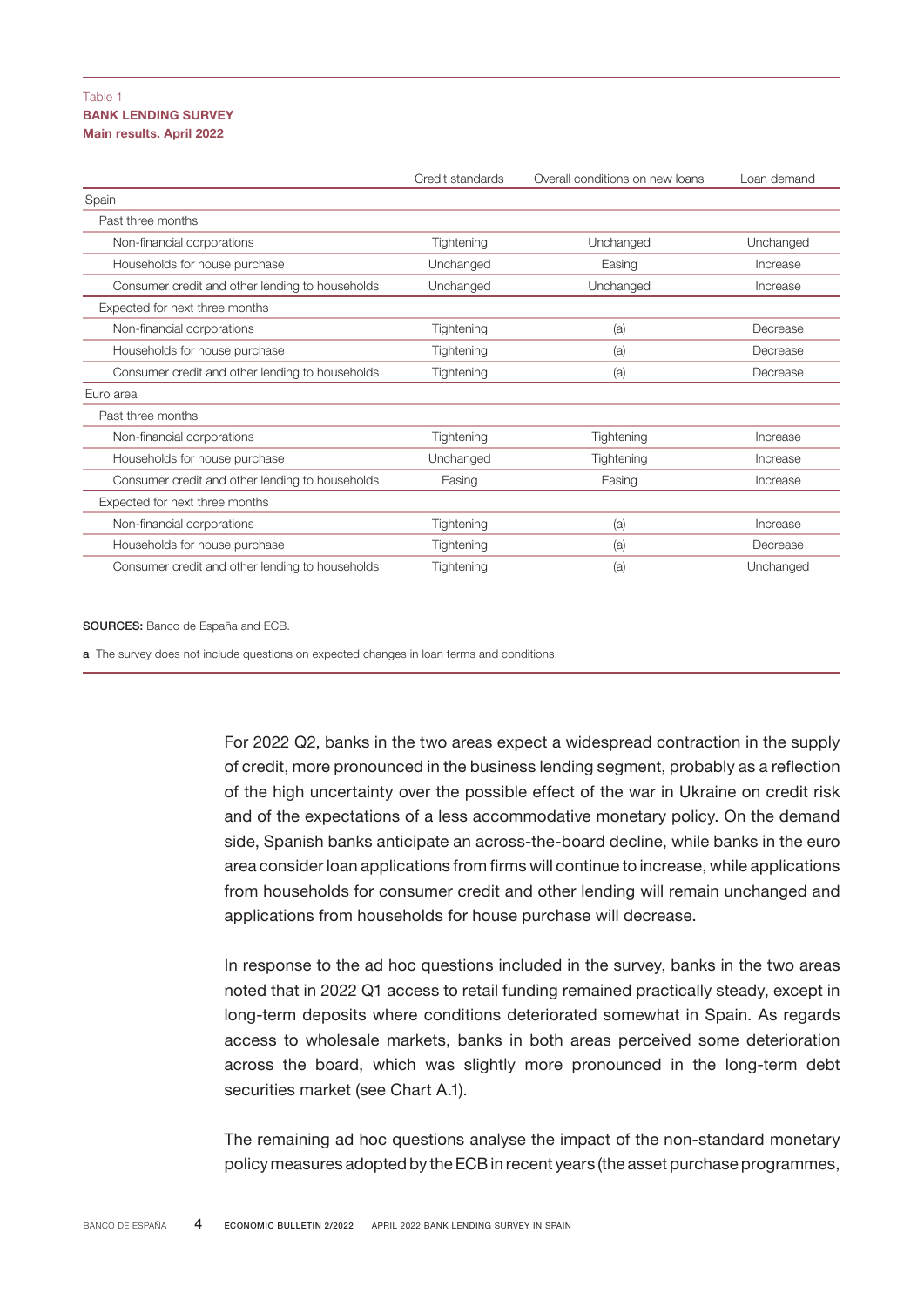#### Chart 1

## A WIDESPREAD CONTRACTION IN THE SUPPLY OF CREDIT IS EXPECTED FOR 2022 Q2 BOTH IN SPAIN AND IN THE EURO AREA, AGAINST A BAKCDROP OF GREATER UNCERTAINTY

In 2022 Q1, credit standards in business lending tightened slightly in both Spain and the euro area. As regards loans to households, credit standards remained stable in Spain, while in the euro area they tightened slightly in loans for house purchase and eased somewhat in loans for consumer credit and other lending. There is more dispersion between the two areas in overall terms and conditions. Loan demand has continued to increase across almost all segments, in the two areas. For Q2, credit supply is expected to contract in Spain and the euro area and, in Spain, an across-the-board decline in demand is anticipated, in a setting of greater uncertainty associated with the economic effects of the war in Ukraine.



- a Indicator = percentage of banks that have tightened their credit standards or conditions considerably × 1 + percentage of banks that have tightened their credit standards or conditions somewhat  $\times$  1/2 – percentage of banks that have eased their credit standards or conditions somewhat  $\times$  1/2 – percentage of banks that have eased their credit standards or conditions considerably  $\times$  1.
- **b** Indicator = percentage of banks reporting a considerable increase  $\times$  1 + percentage of banks reporting some increase  $\times$  1/2 percentage of banks reporting some decrease × 1/2 – percentage of banks reporting a considerable decrease × 1.

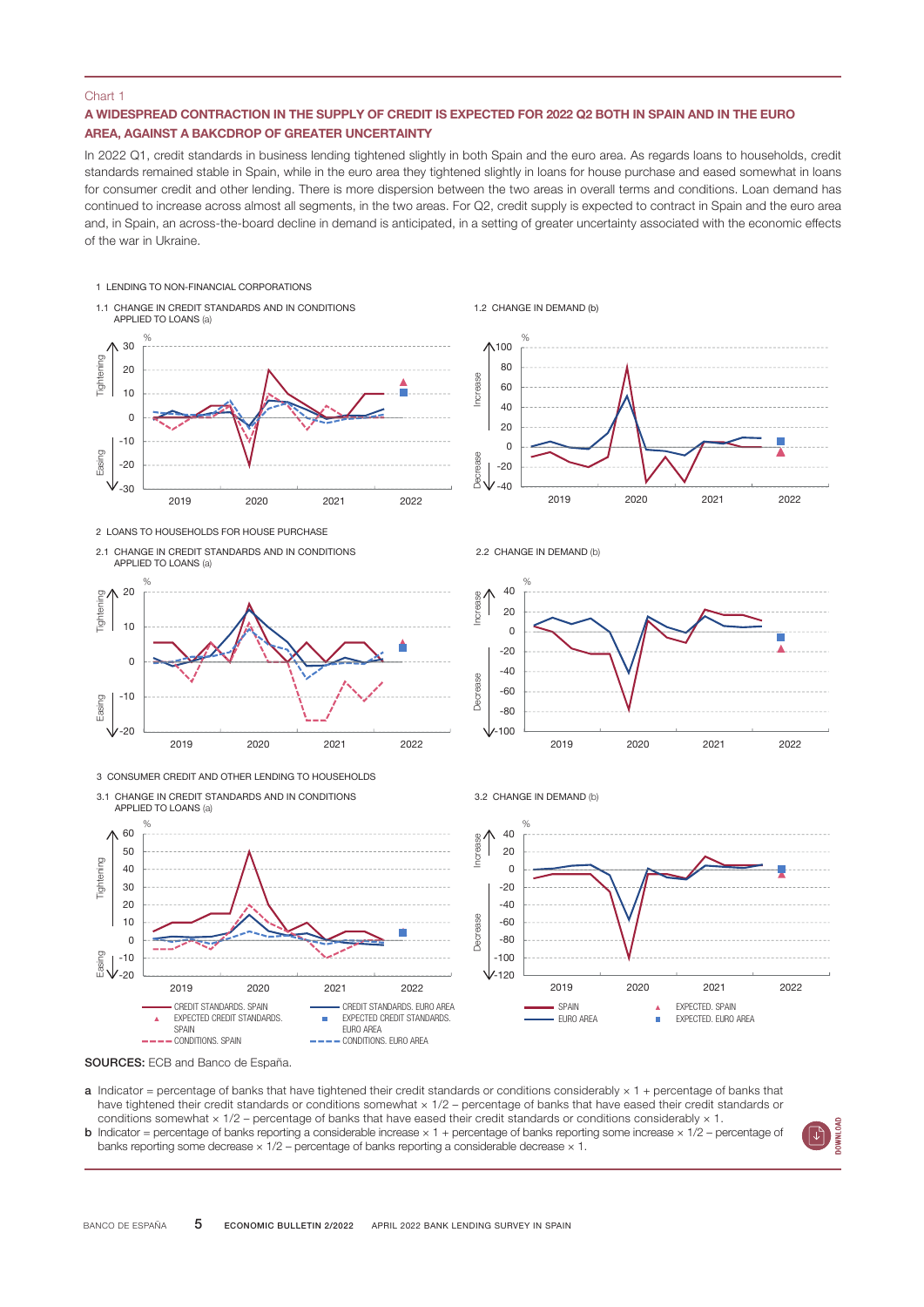the negative deposit facility rate and the targeted longer-term refinancing operations (TLTROs)). In general, in both areas the results show that, over the past six months, these measures have continued to contribute to improving credit institutions' financial position and financing conditions, as well as to some easing of the credit supply and to an increase in the volume of loans granted in some sectors. However, the impact of these measures is gradually declining. In particular, over the next six months, the purchase programmes are expected to have a negative effect on banks' financial position and to lead to some contraction in the loan supply and a decline in the volume of lending, linked to the conclusion of net asset acquisitions under the pandemic emergency purchase programme (PEPP), in March 2022, and to the scaling down of net purchases under the asset purchase programme (APP) over the coming months, against a backdrop of gradual monetary policy normalisation (see Charts A.2 to A.4).

# Supply and demand conditions in Spain

## Lending to non-financial corporations

According to the responses received, credit standards for lending to non-financial corporations tightened moderately in 2022 Q1 as a result of banks' higher risk perception and lower risk tolerance (see Chart 2), linked to a climate of greater uncertainty and to the negative impact that both supply bottlenecks and higher energy and other commodity prices have had on firms. The breakdown by firm size shows that credit standards tightened more markedly in loans to SMEs than in lending to larger corporations. In line with this more restrictive credit supply setting, the percentage of rejected loan applications increased slightly.

Overall terms and conditions on new loans remained unchanged between January and March, with margins (on both average loans and riskier loans) and the other conditions analysed remaining stable (see Chart 2), and without any factor having a significant effect on them.

Drawing on the responses received, demand from firms held steady in Q1. This stems from a combination of opposing effects. Thus, while the increase in mergers and corporate restructurings, and the greater financing needs for fixed capital investment, prompted a rise in loan applications, the use of internal financing led to a contraction in credit demand (see Chart 3).

For 2022 Q2, the Spanish banks surveyed anticipate a further tightening of credit standards and a slight fall in demand, largely influenced by the heightened uncertainty associated with the impact that the war in Ukraine may have on economic activity.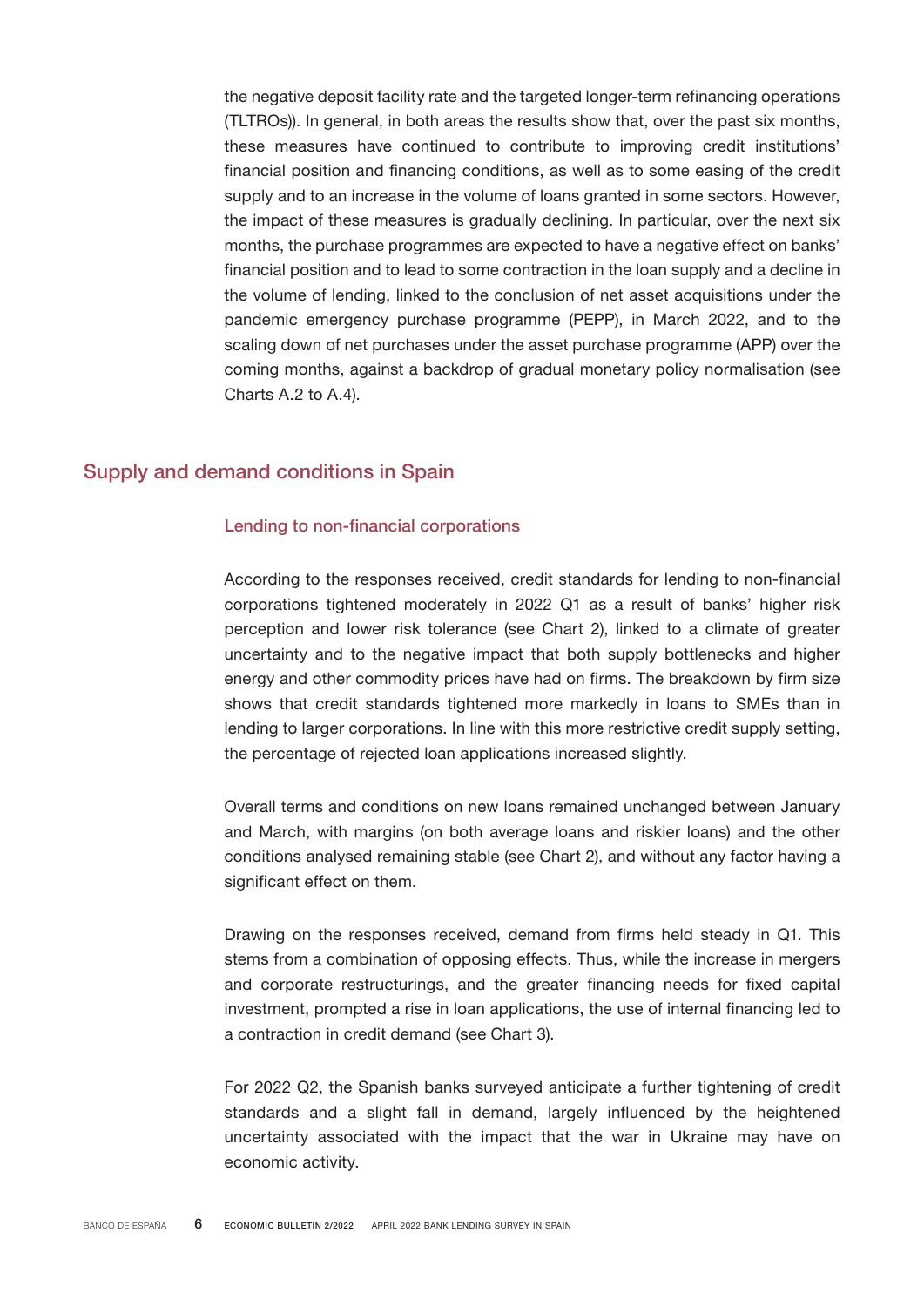#### Chart 2

## HIGHER RISK PERCEPTION AND LOWER RISK TOLERANCE LIE BEHIND THE SLIGHT TIGHTENING IN CREDIT STANDARDS IN LOANS TO BUSINESSES IN SPAIN IN 2022 Q1

The tightening in credit standards in business loans in 2022 Q1 was attributable to banks' higher risk perception and lower risk tolerance. Terms and conditions applied to loans remained unchanged, except in the loans to households for house purchase segment, with margins on average loans declining slightly, amid strong competition.



2 LOANS TO HOUSEHOLDS FOR HOUSE PURCHASE. SPAIN. 2022 Q1



3.1 CONTRIBUTION OF FACTORS TO CHANGE IN CREDIT STANDARDS (a)



1.2 CHANGES IN TERMS AND CONDITIONS OF LOANS (b)



2.2 CHANGES IN TERMS AND CONDITIONS OF LOANS (b)



3.2 CHANGES IN TERMS AND CONDITIONS OF LOANS (b)



- **a** Indicator = percentage of banks reporting that the factor has contributed considerably to the tightening of credit standards  $\times$  1 + percentage of banks reporting that it has contributed somewhat to the tightening of credit standards  $\times$  1/2 – percentage of banks reporting that it has contributed somewhat to the easing of credit standards × 1/2 – percentage of banks reporting that it has contributed considerably to the easing of credit standards  $\times$  1.
- **b** Indicator = percentage of banks that have tightened their terms and conditions considerably  $\times$  1 + percentage of banks that have tightened their terms and conditions somewhat  $\times$  1/2 percentage of banks that have  $1/2$  – percentage of banks that have eased their terms and conditions considerably  $\times$  1.

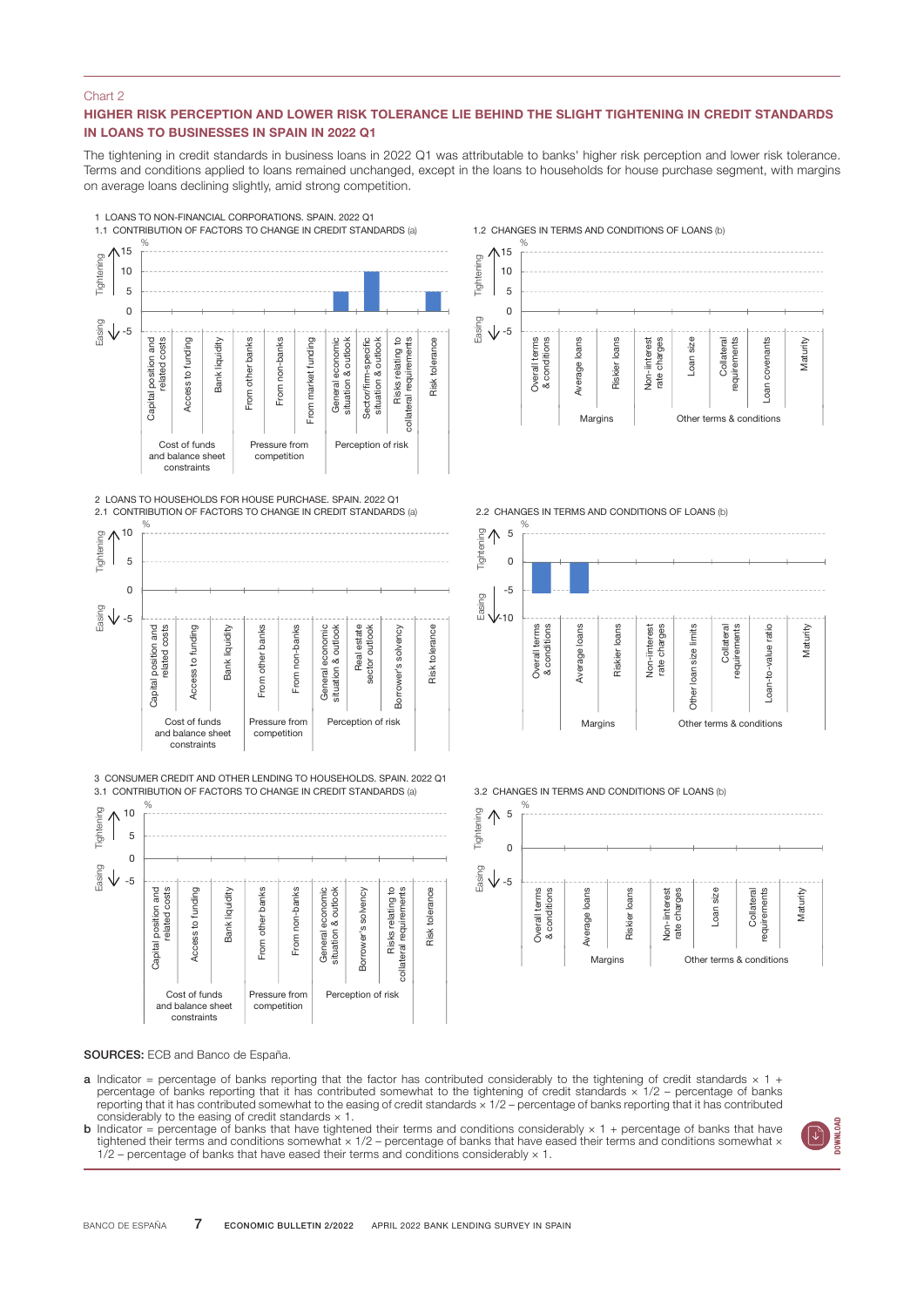#### Chart 3

## THE HIGHER LOAN DEMAND FROM HOUSEHOLDS IN 2022 Q1 IS MAINLY ATTRIBUTABLE TO HIGHER CONSUMER CONFIDENCE, SOUND HOUSING MARKET PROSPECTS AND INCREASED SPENDING ON CONSUMER DURABLES

Demand for credit in the loans to firms segment remained unchanged, owing to counterbalancing factors which offset each other. Conversely, in the two household lending segments, loan applications continued to rise on account of higher consumer confidence, sound housing market prospects and increased spending on consumer durables, against a setting in which low interest rates continued contributing to this expansionary trend.

#### 1 FACTORS AFFECTING DEMAND FOR LOANS. SPAIN. 2022 Q1 (a)





#### 1.2 LOANS TO HOUSEHOLDS FOR HOUSE PURCHASE



#### 1.3 CONSUMER CREDIT AND OTHER LENDING TO HOUSEHOLDS



#### SOURCES: Banco de España and ECB.

 $a$  Indicator = percentage of banks reporting that the factor has contributed considerably to increasing demand  $\times$  1 + percentage of banks reporting that it has contributed somewhat to increasing demand × 1/2 – percentage of banks reporting that it has contributed somewhat to reducing demand  $\times$  1/2 – percentage of banks reporting that it has contributed considerably to reducing demand  $\times$  1.

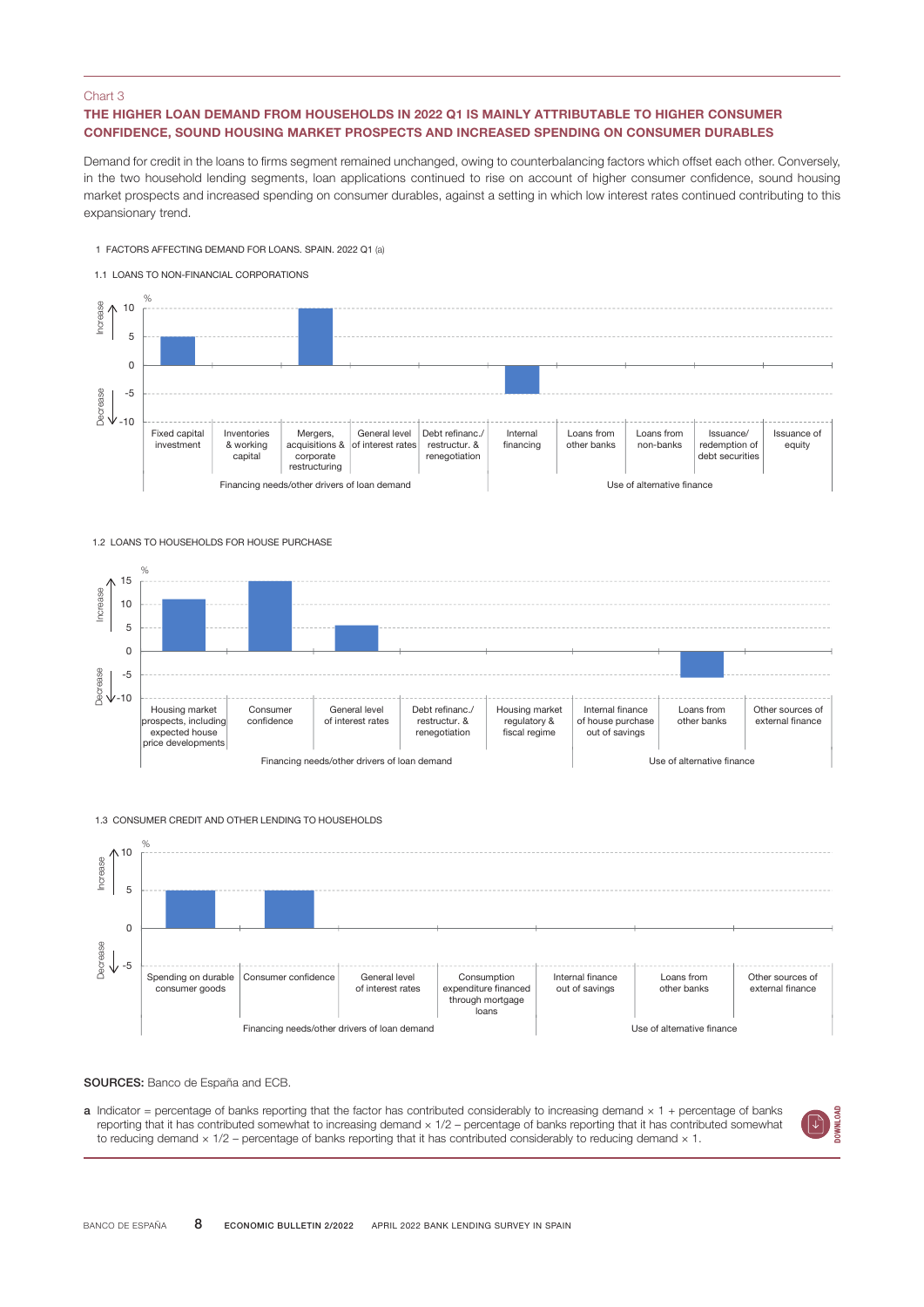## Loans to households for house purchase

Credit standards for loans to households for house purchase held steady in Spain in 2022 Q1. Likewise, there was no significant change in the percentage of loan applications rejected compared with the previous quarter.

By contrast, the overall terms and conditions of these loans eased slightly, mainly as a result of the strong competition within this segment, prompting a narrowing of the margins on average loans (see Chart 2).

Banks perceived a fresh rise in the demand for loans for house purchase between January and March, essentially underpinned by higher consumer confidence and, to a lesser extent, by the bright housing market outlook and the low level of interest rates (see Chart 3). It seems, therefore, that the growing uncertainty observed in March, with the outbreak of the war in Ukraine, has not yet had a significant impact on applications for loans for house purchase, which refer to the full quarter.

However, banks expect credit standards to tighten somewhat in 2022 Q2. They also expect demand to decline, interrupting the upward pattern observed in this segment in the last four quarters.

## Consumer credit and other lending to households

Credit standards for consumer credit and other lending to households were unchanged in 2022 Q1. Nevertheless, the percentage of loan applications rejected rose slightly in the period.

Overall terms and conditions in this segment also held steady, with no major changes and no change in margins (on average or riskier loans) or in the other conditions analysed (maturity, amount, collateral and non-interest rate charges; see Chart 2).

Based on the responses received, demand from households for consumer credit and other lending rose again in 2022 Q1, driven by higher spending on consumer durables and higher consumer confidence (see Chart 3).

In this segment, banks expect credit standards to tighten slightly and demand to fall back somewhat in 2022 Q2.

# Ad hoc questions

To the question on market access in 2022 Q1, Spanish banks responded that they had perceived stability in the short-term retail deposit segment and some deterioration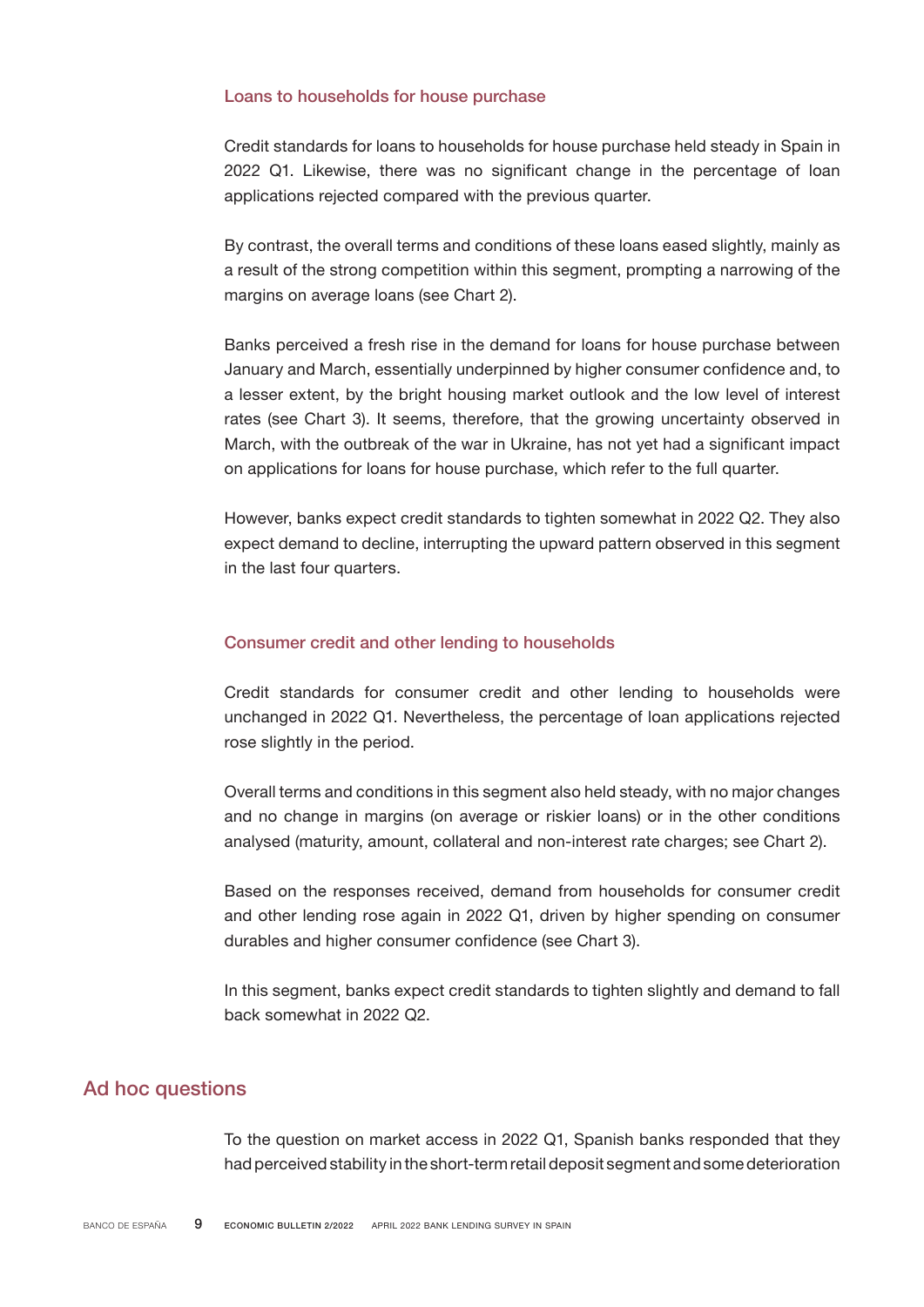in the long-term segment (see Chart A.1). In the case of access to wholesale markets, they perceived a widespread deterioration in conditions, which was most pronounced in the long-term debt securities market. Spanish banks expect market access to both retail and wholesale markets to deteriorate further in the second quarter.

In reply to the question on the impact of the ECB's asset purchase programmes, the responding Spanish banks indicated that between October 2021 and March 2022 these had prompted a small increase in liquidity, an improvement in financing conditions and, to a lesser extent, an increase in banks' profitability, total assets and capital (see Chart A.2.1). They had also triggered a slight easing of the terms and conditions on loans to firms and to households for house purchase. For the next six months, as net asset purchases are gradually scaled down, banks expect these programmes to have a slightly negative impact on their liquidity position, their financing conditions and their asset and capital levels, and a somewhat contractionary effect on the loan supply (in almost all segments) and on the volume of lending to firms (see Chart A.2.2).

In response to the question on the effects of the ECB's negative deposit facility rate, Spanish banks again indicated that, over the last six months, this measure had had no significant impact on either their financial situation or the terms and conditions applied to loans and deposits. Nor do they expect it to have a significant impact in the next six months.

Lastly, according to the responses to the ad hoc questions on the ECB's TLTRO III, none of the ten Spanish banks surveyed participated in the December 2021 tender, which was the last in the series. The funds obtained in the previous tenders have continued to be mainly used to substitute maturing debt securities and interbank lending, while the net drawdowns have been mainly used to grant loans to the nonfinancial private sector, hold liquidity with the Eurosystem and purchase domestic sovereign debt (see Chart A.3). As for the (direct and indirect) repercussions of these operations, banks considered that they helped improve their financial situation in terms of profitability and liquidity and create more favourable market financing conditions (see Chart A.4). They also indicated that the operations prompted a slight easing of the terms and conditions on loans in some segments and a modest increase in lending volumes across the board. Over the next six months, banks expect the funds obtained in these operations will continue to be mainly used to grant loans to the non-financial private sector and hold liquidity with the Eurosystem (see Chart A.3). As regards the (direct and indirect) repercussions, the responding banks do not expect these operations to have any further significant impact, neither on their financial situation nor on their lending policy (see Chart A.4).

12.4.2022.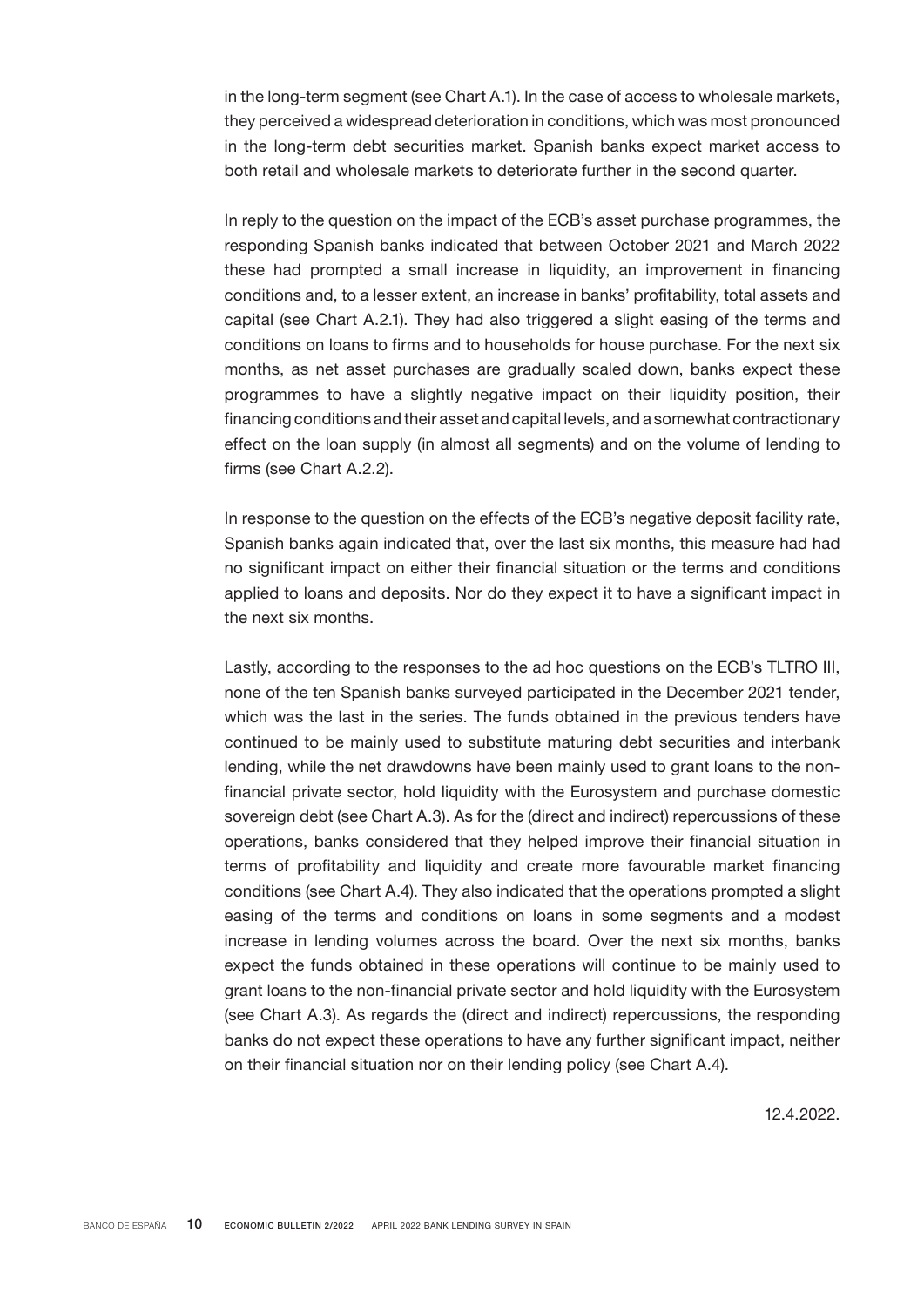## ACCESS TO WHOLESALE FUNDING MARKETS DETERIORATED SLIGHTLY IN ALMOST ALL MARKETS IN 2022 Q1, IN BOTH SPAIN AND THE EURO AREA

Access to retail funding markets remained virtually unchanged in 2022 Q1, in both Spain and the euro area, save in the case of long-term deposits where conditions deteriorated somewhat in Spain. As for access to wholesale funding markets, banks in both Spain and the euro area perceived some deterioration in general, albeit slightly more pronounced on the long-term debt securities market.



SOURCES: Banco de España and ECB.

 $a$  Indicator = percentage of banks that perceived a considerable deterioration in market access  $\times$  1 + percentage of banks that perceived some deterioration  $\times$  1/2 – percentage of banks that perceived some improvement  $\times$  1/2 – percentage of banks that perceived a considerable improvement  $\times$  1.



 $\mathbf{b} \triangleq \mathbf{B} = \mathbf{expectation}$ .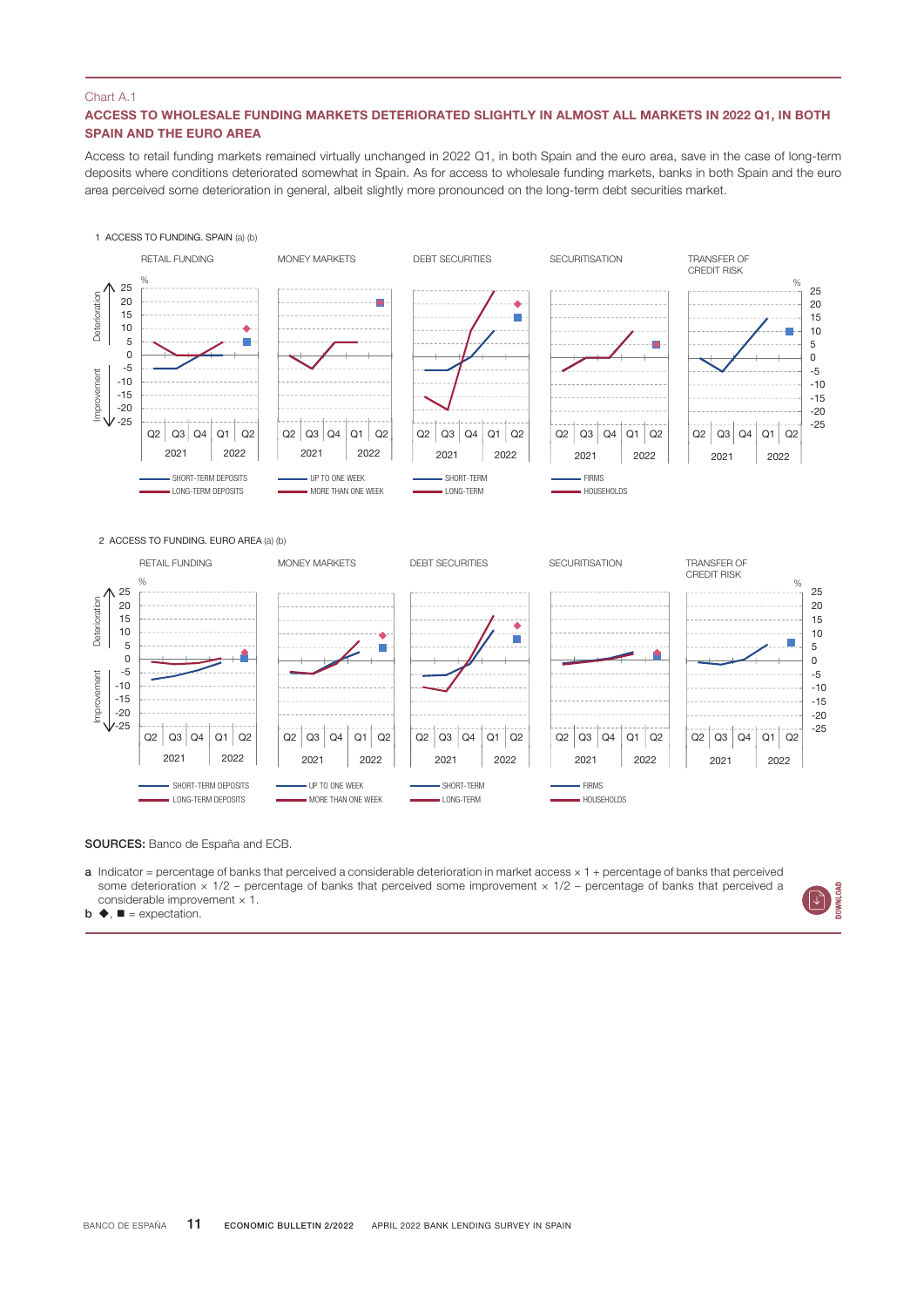## THE SCALING DOWN OF THE ASSET PURCHASE PROGRAMMES OVER THE NEXT SIX MONTHS IS EXPECTED TO HAVE A NEGATIVE IMPACT ON BANKS' FINANCIAL SITUATION AND TO PROMPT SOME TIGHTENING OF THE LOAN SUPPLY

Over the last six months the Eurosystem's purchase programmes prompted a small improvement in banks' liquidity position and financing conditions and a slight increase in their capital ratios, in both Spain and the euro area. In the euro area they also had a negative impact on banks' profitability. In addition, they prompted some expansion in the loan supply, both in Spain and in the euro area, and a small increase in lending volumes in the euro area. The scaling down of these programmes over the next six months is expected to have a slightly negative impact on banks' financial situation and to prompt some contraction of the loan supply.



2 IMPACT OF ASSET PURCHASE PROGRAMMES OVER NEXT SIX MONTHS



- a Indicator = percentage of banks reporting that the programme contributed or would contribute considerably to an increase or improvement × 1 + percentage of banks reporting that it contributed or would contribute somewhat to an increase or improvement × 1/2 – percentage of banks reporting that it contributed or would contribute somewhat to a decrease or deterioration × 1/2 – percentage of banks reporting that it contributed or would contribute considerably to a decrease or deterioration  $\times$  1.
- **b** Indicator = percentage of banks reporting that the programme contributed or would contribute considerably to a tightening of credit standards and terms and conditions or an increase in lending volume  $\times$  1 + percentage of banks reporting that it contributed or would contribute somewhat to a tightening or increase × 1/2 – percentage of banks reporting that it contributed or would contribute somewhat to an easing of credit standards and terms and conditions or a decrease in lending volume  $\times$  1/2 – percentage of banks reporting that it contributed or would contribute considerably to an easing or decrease  $\times$  1.

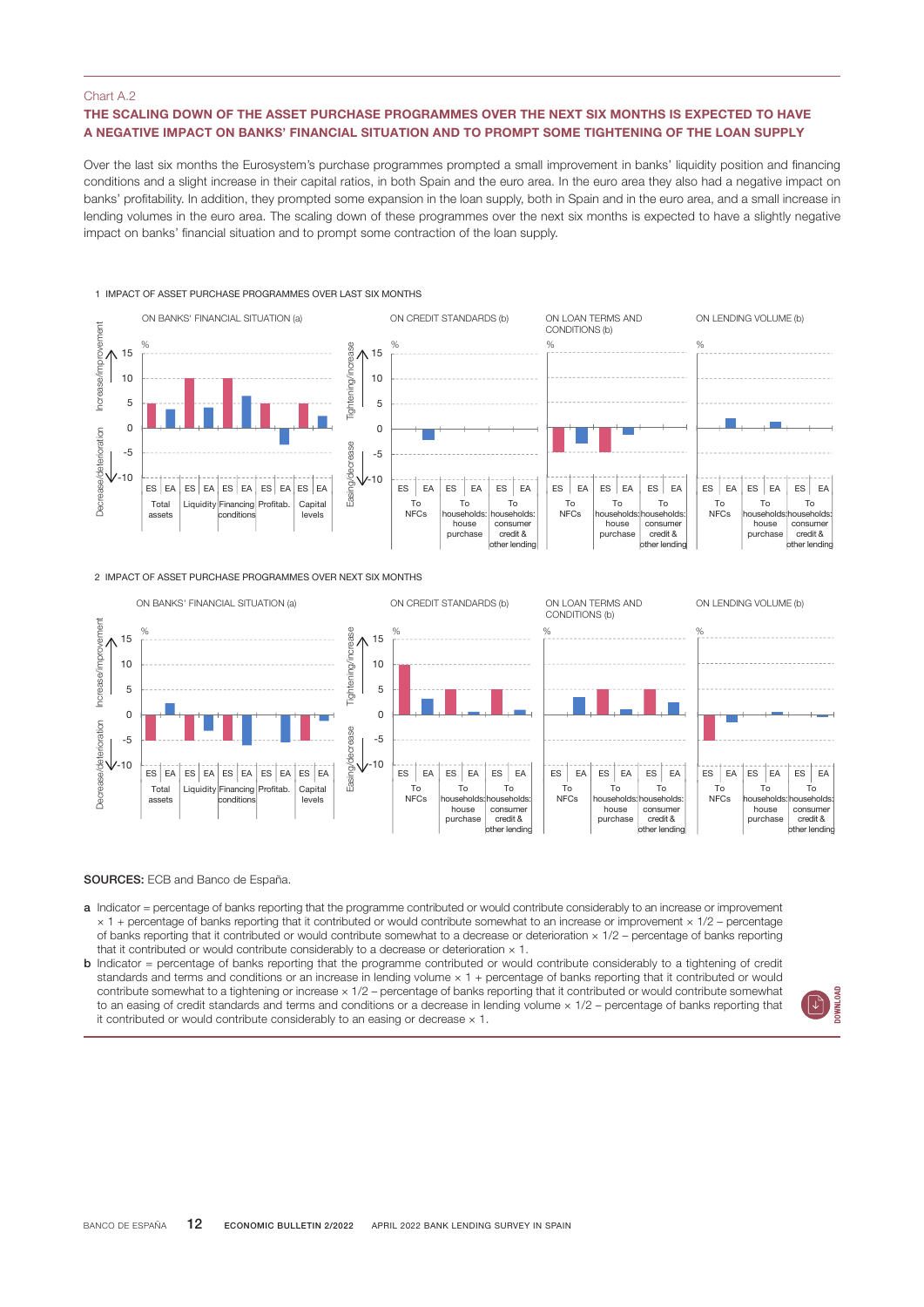## THE FUNDS OBTAINED IN THE TLTRO III HAVE BEEN MAINLY USED TO HOLD LIQUIDITY WITH THE EUROSYSTEM AND GRANT LOANS TO THE NON-FINANCIAL SECTOR (a)

Over the last six months the liquidity obtained in these operations has been used in both Spain and the euro area mainly to substitute maturing debt securities and interbank lending, while the net drawdowns have been used to grant loans to the non-financial private sector, to hold liquidity with the Eurosystem and, to a lesser extent, to purchase other financial assets and domestic sovereign debt. Banks expected these trends to continue over the next six months, albeit with a somewhat smaller impact.

#### 1 USE OF LIQUIDITY OBTAINED IN TLTRO III: LAST SIX MONTHS



2 LISE OF LIQUIDITY OBTAINED IN TLTRO III: NEXT SIX MONTHS

#### 2.1 FINANCING



1.2 LENDING, ASSET PURCHASES AND HOLDING LIQUIDITY



2.2 LENDING, ASSET PURCHASES AND HOLDING LIQUIDITY



SOURCES: ECB and Banco de España.

a Indicator = percentage of banks reporting that the funds obtained and/or expected to be obtained have contributed or would contribute considerably to this aim  $\times$  1 + percentage of banks reporting that they have contributed or would contribute somewhat  $\times$  1/2.